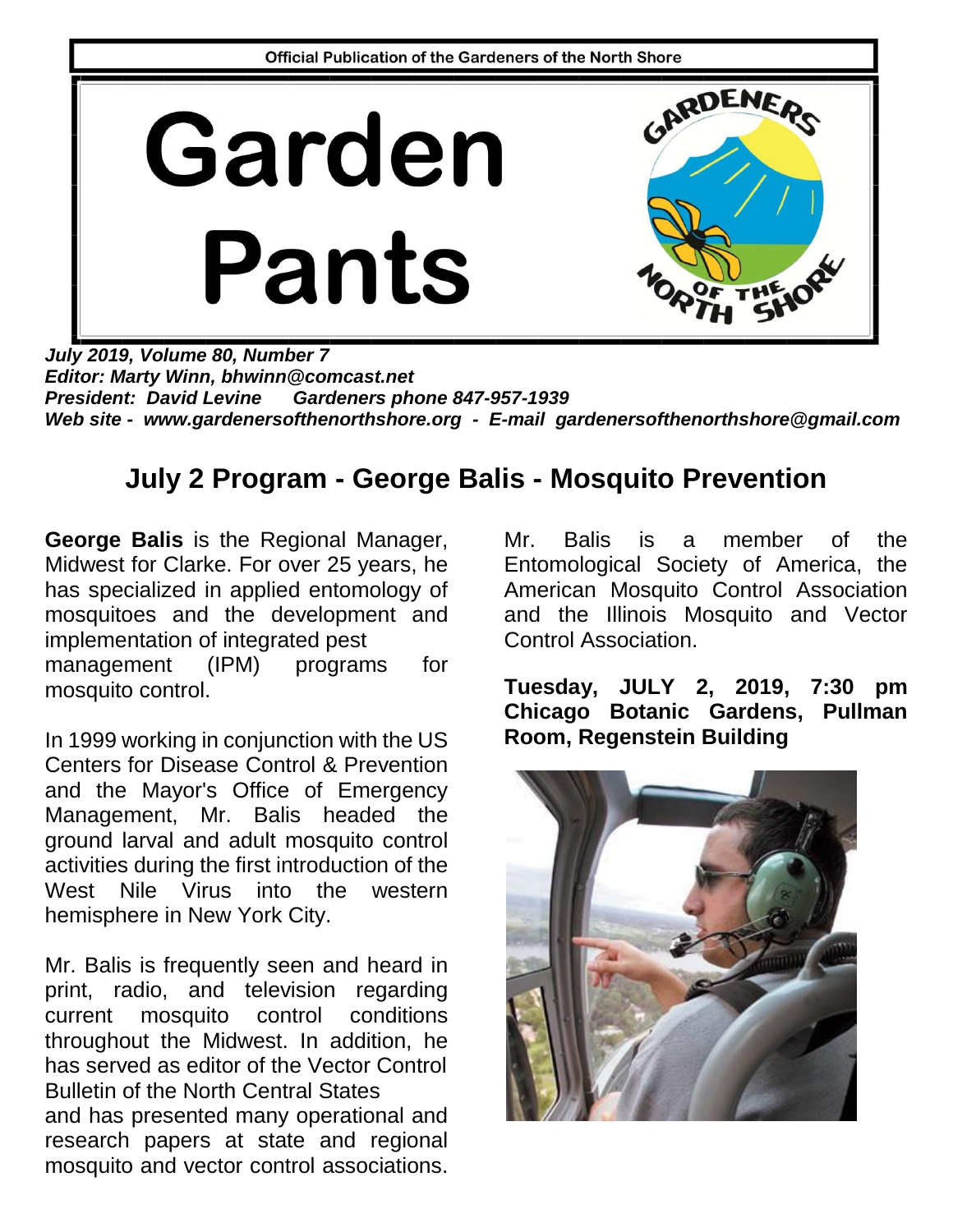## **Calendar For 2019**

**August 6** - Pat Spordone - Butterflies **August 10-11** Flower and Garden Show **September 4** - Barbara Untch - Digital Photo Artist

**October 1** - Cathy Thomas - Propagation **November 5** – Fred Spicer Executive V.P. of Chicago Botanic Garden **December 3** - Banquet

#### **CHRISTMAS IN JULY - Charlene Ackerman**

It seems hard to believe that we are beginning to think about the Holiday Banquet at this time of year, but based on previous experiences, the vendors will tell you in the fall months that they have already extended their donations. In order to plan ahead, I suggest that we begin soliciting for our organization by summer's end. The donation letters for 2019 will be available at our upcoming meetings, and please take a few. Last year, our raffle donations were outstanding, and members and guests went home loaded with wonderful items. This needs to be a group effort, not just a few of us who do the soliciting. Please help make the 2019 raffle event even better. If you have artistic talents, you might want to make a few arts and crafts items. There is going to be a huge surprise, being created by Charlene Ackerman and Carol Sternal and donated as an auction item. It will "knock your socks off!" So, think about our club as you attend your favorite restaurants, shops, etc. and ask if they are willing to donate to our 501c3 organization for the December party at Backyard Grill. Thanks for your consideration of this request.

# **FREE SEMINAR**

Garden expert and author Melinda Myers will be hosting a free seminar on including native plants into your landscape. Date: Saturday, July 13 ,11:00 am to noon followed by Q&A. Location: Pasquesi, 975 North Shore Dr., Lake Bluff. All perennials currently 20% off.

### **CLUB PLANT SALE - Heddi Schellbach, treasurer**

It's not too early to start dividing perennials and/or house plants for our plant sale in August. I have already planted 16 pots with grasses and 20 pots with sedum. Hopefully, everyone will contribute to the success of our fundraising effort. I am low on pots so if you have any to spare, please bring them to the next meeting since I am planning to divide cacti and succulents.

### **GARDEN WALK NOTICE - Rich and Lana Gernady**

Just would like to let you know our garden will be open for a walk on Thursday July 11th from 9 to 1pm. Everyone is welcome. Please tell everyone to come if they can. 6509 Palma Lane, Morton Grove.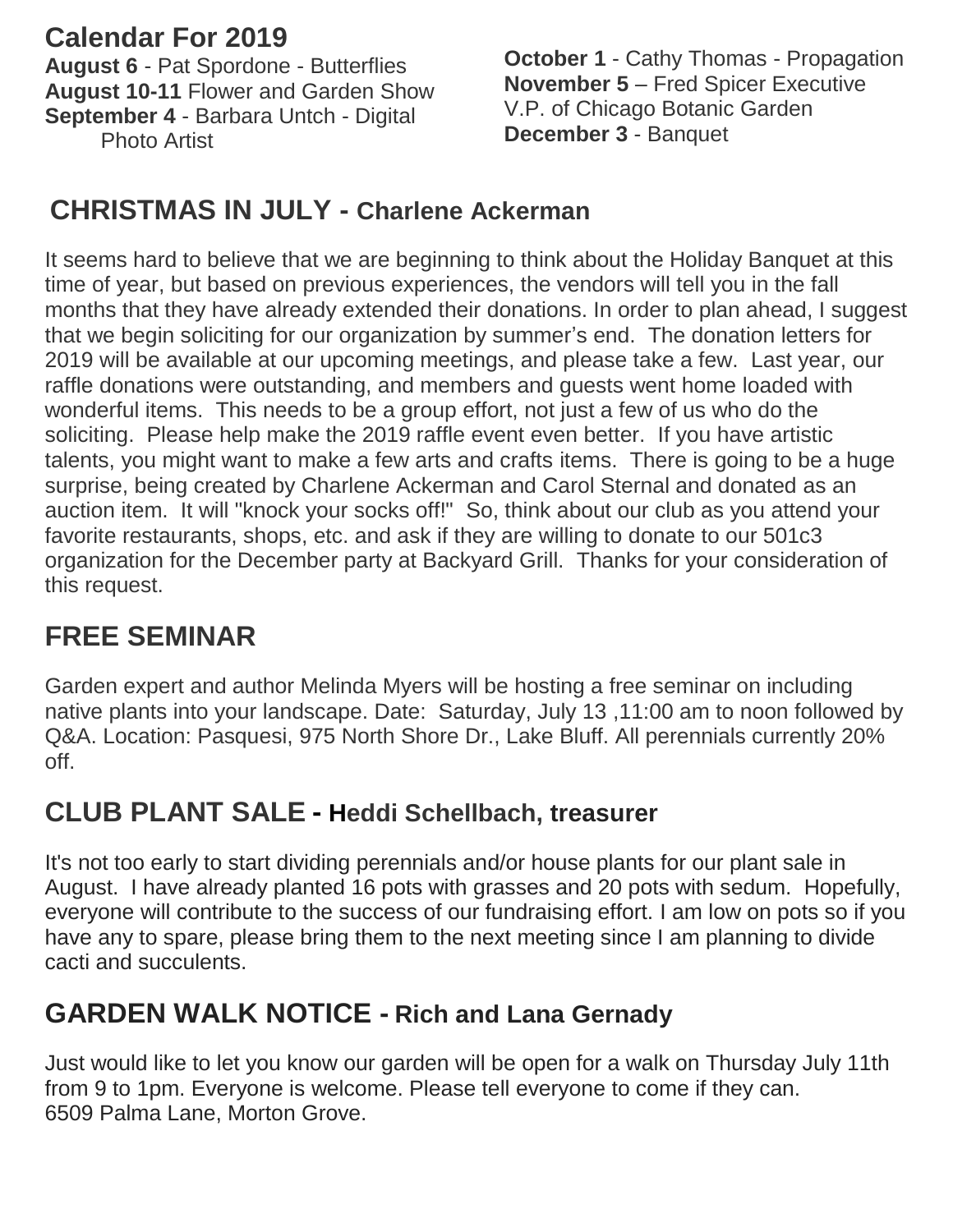# **GARDEN PANTS GALLERY**



#### **David Levine**

Everyone knows peonies. The novelty here is that when the peonies are spent, they hold up the Hibiscus.

#### **Merilee Novinson**

Buongiorno fellow gardeners!

We have been traveling in Italy for 3 weeks now and have visited Lakes Como and Maggiore, the independent country in Italy of San Marino, the fashion city of Milan, the hilltop towns of Perugia and Tivoli (famous for the fountain garden of Villa d'Este), and are now in Naples, or Napoli as Italians call it where we visited Herculaneum yesterday, the Archaeology Museum today and will visit Pompeii and the garden isle of Ischia the next two days. The weather has been hot and generally dry, and we've taken many pictures of all the gardens we've seen so far. We will include a few with this to give a sense of some of these places. We hope your summer weather is better than the spring, but I've heard it's been cool and continued rainy. That's hard to imagine with all the heat experienced here. Luckily for us it is jasmine season here now and everywhere it's intoxicating scent fills your senses. Wonderful! Wish I could send some with this.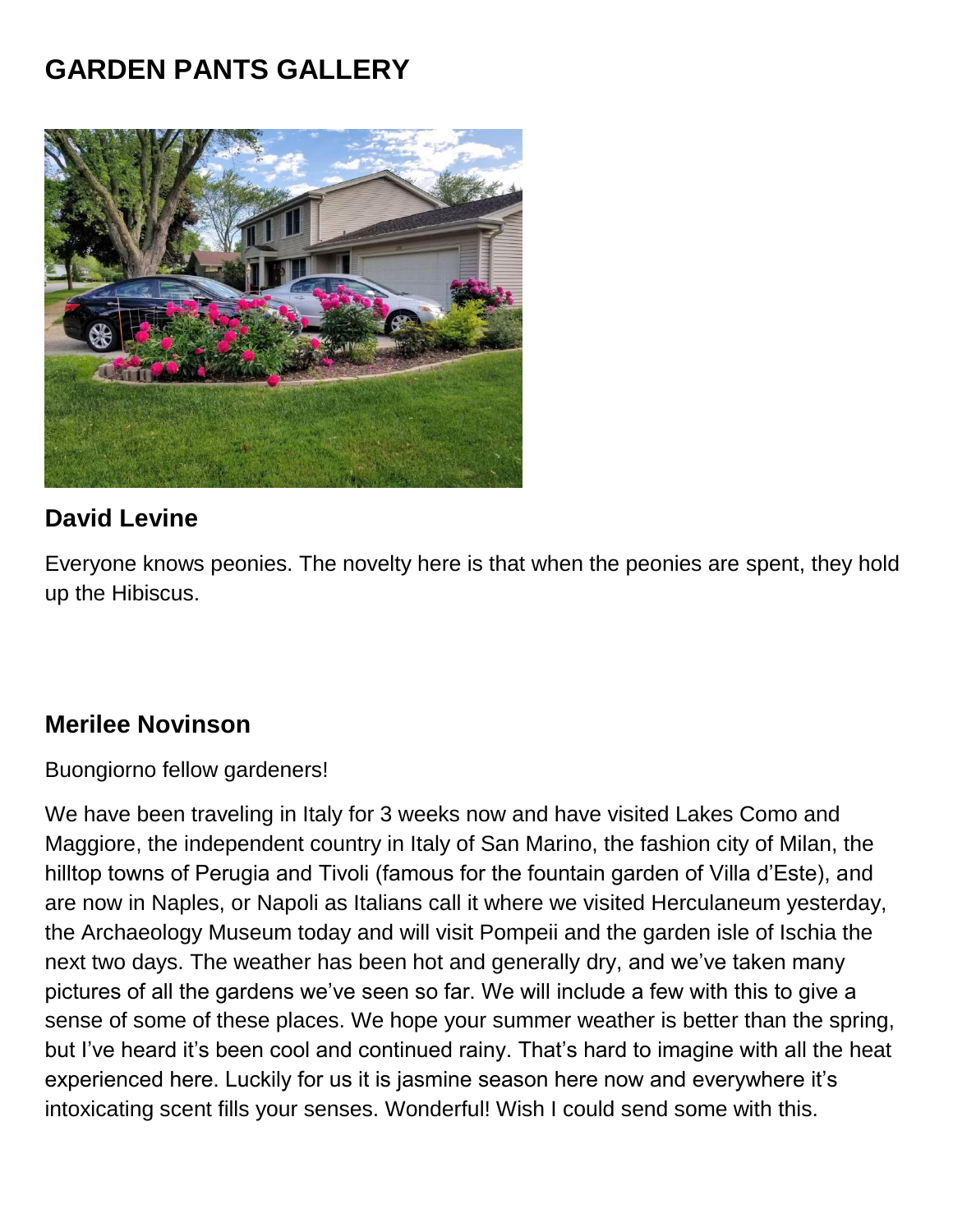

**Isla Bella - Lake Maggiore**



**Bellagio variegated shrub Bellagio** 

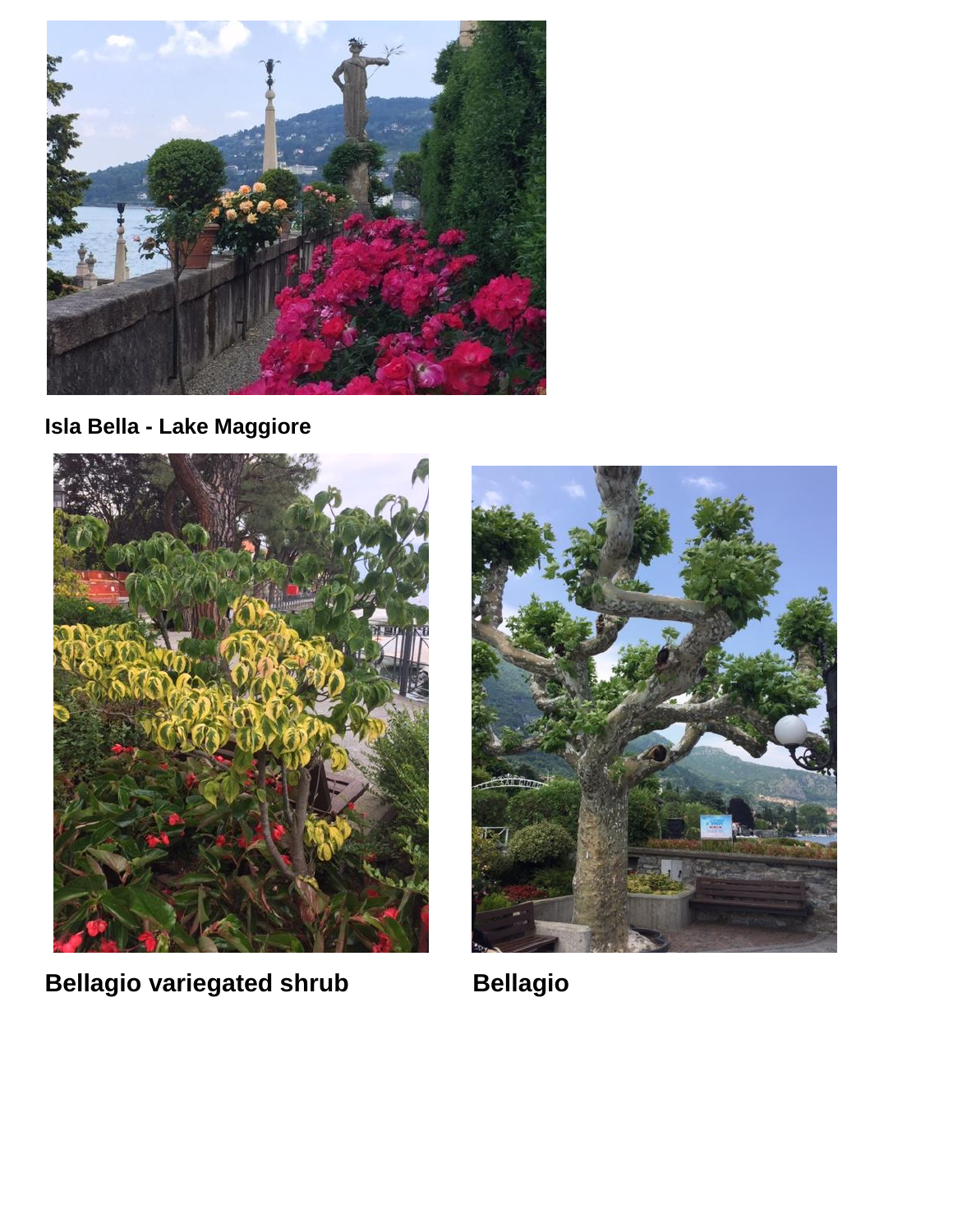



**Courtyard Garden Courtyard Garden** 

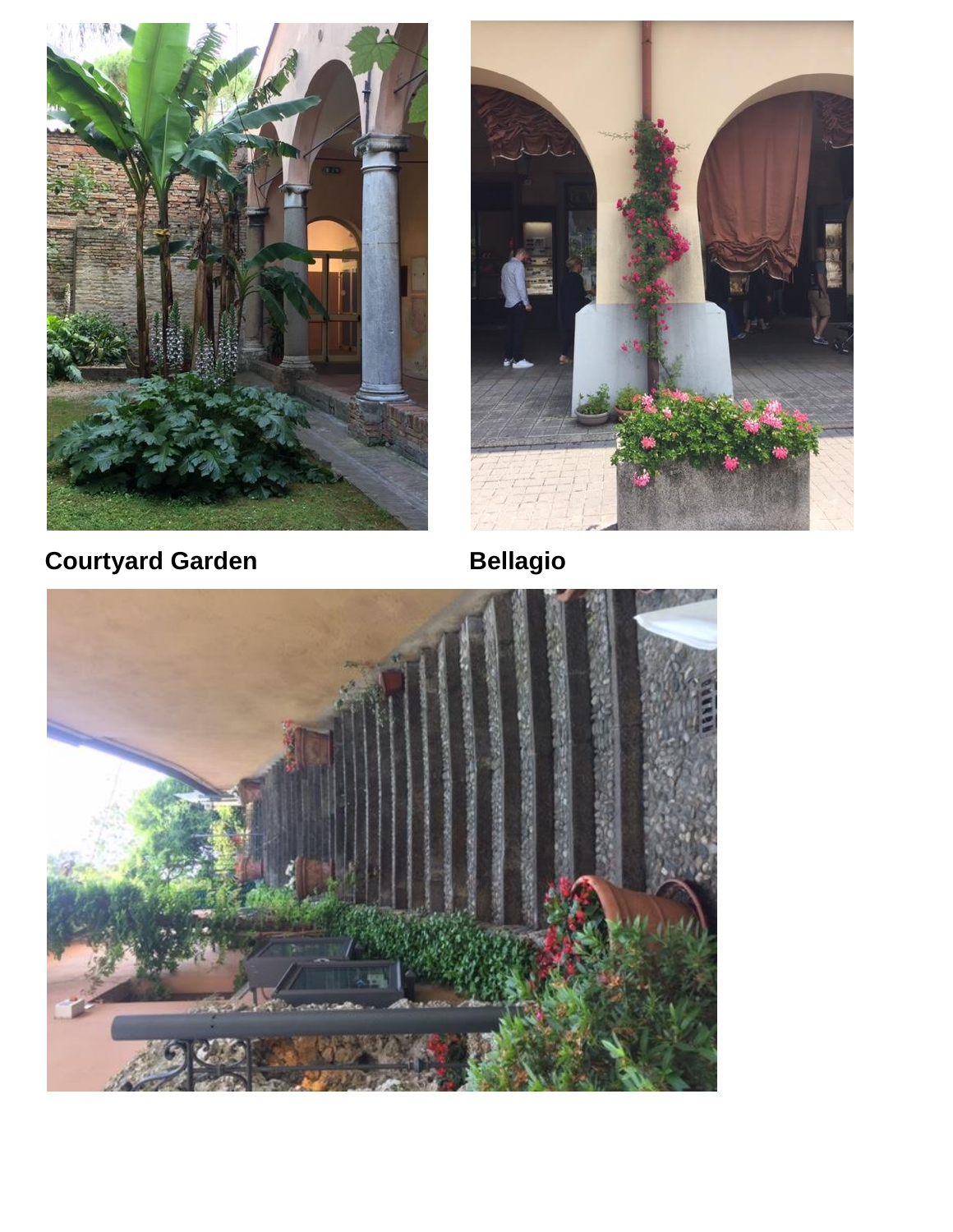

 **Medieval Festival in Perugia**



**Monostero garden in Varenna on Lake Como**.